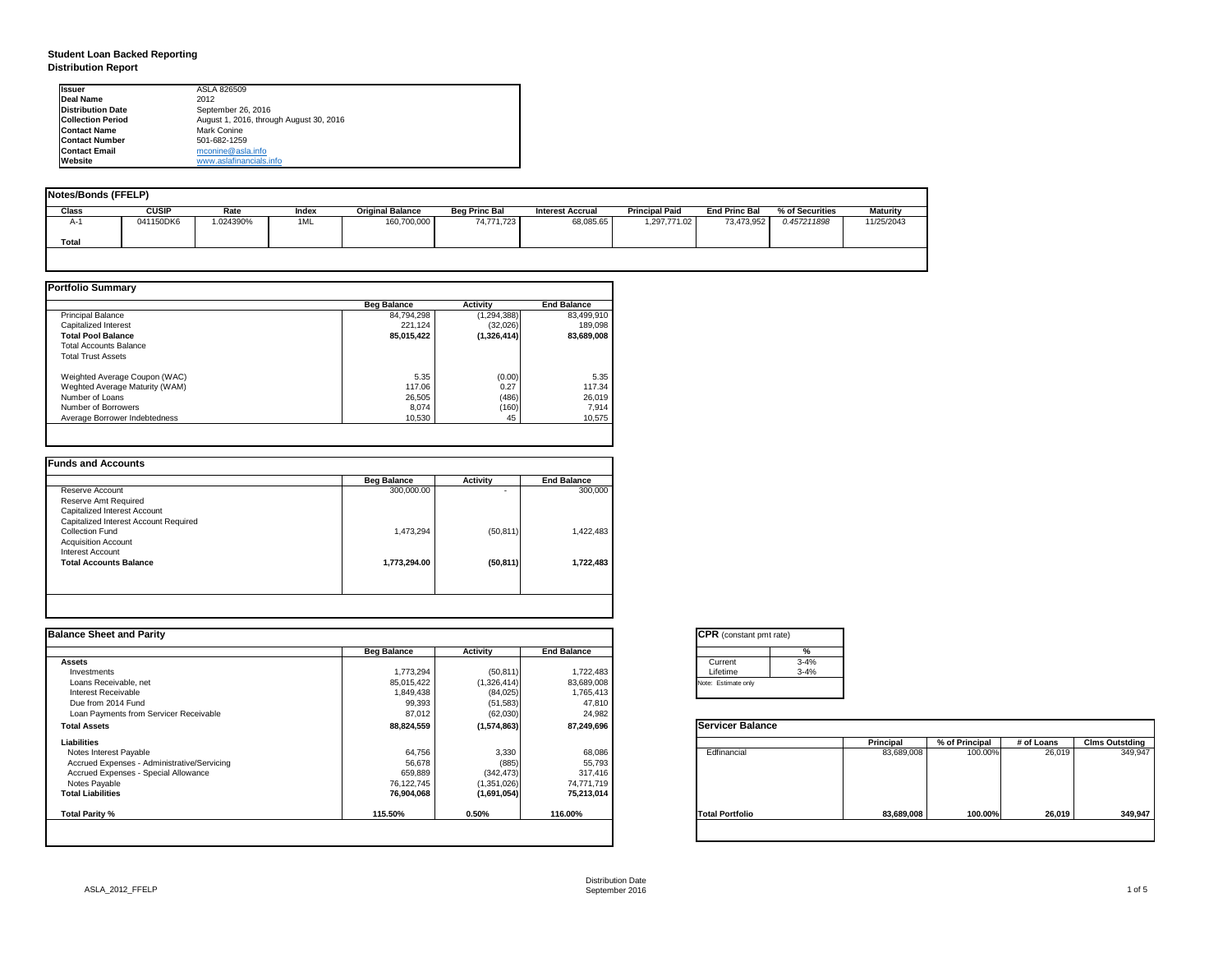## **Student Loan Backed Reporting Distribution Report**

### **Delinquency Status**

|                         |                  | # of Loans    |                  |               | % of Principal<br><b>Principal</b> |               | <b>WAC</b>       |               | <b>WARM</b>      |               |
|-------------------------|------------------|---------------|------------------|---------------|------------------------------------|---------------|------------------|---------------|------------------|---------------|
|                         | <b>Beginning</b> | <b>Ending</b> | <b>Beginning</b> | <b>Ending</b> | <b>Beginning</b>                   | <b>Ending</b> | <b>Beginning</b> | <b>Ending</b> | <b>Beginning</b> | <b>Ending</b> |
| In School               | 192              | 198           | 646,952          | 660,572       | 0.76%                              | 0.79%         | 5.49             | 5.46          | 119.57           | 119.54        |
| Grace                   | 123              | 110           | 360,892          | 328,246       | 0.42%                              | 0.39%         | 5.39             | 5.55          | 118.95           | 117.77        |
| Repayment               |                  |               |                  |               |                                    |               |                  |               |                  |               |
| Current                 | 16,360           | 16,004        | 48,734,675       | 47,545,981    | 57.32%                             | 56.81%        | 5.44             | 5.44          | 121.17           | 121.96        |
| 31-60 Days Delinquent   | 740              | 721           | 2,689,787        | 2,648,777     | 3.16%                              | 3.17%         | 5.42             | 5.38          | 119.37           | 116.31        |
| 61-90 Days Delinquent   | 502              | 440           | 1,779,232        | 1,564,259     | 2.09%                              | 1.87%         | 5.55             | 5.35          | 117.60           | 112.08        |
| 91-120 Days Delingent   | 816              | 403           | 3,002,841        | 1,481,966     | 3.53%                              | 1.77%         | 5.45             | 5.50          | 115.88           | 124.84        |
| 121-180 Days Delinquent | 593              | 958           | 2,089,786        | 3,437,483     | 2.46%                              | 4.11%         | 5.50             | 5.51          | 108.01           | 114.30        |
| 181-270 Days Delinquent | 384              | 376           | 1,303,221        | 1,231,017     | 1.53%                              | 1.47%         | 5.68             | 5.55          | 99.32            | 98.35         |
| 271+ Days Delinquent    | 106              | 130           | 327,237          | 485,861       | 0.38%                              | 0.58%         | 5.74             | 5.32          | 102.81           | 103.33        |
| <b>Total Repayment</b>  | 19,501           | 19,032        | 59,926,778       | 58,395,344    | 70.49%                             | 69.78%        | 5.45             | 5.44          | 119.69           | 120.41        |
| Forbearance             | 3,373            | 3,302         | 12,989,696       | 12,981,895    | 15.28%                             | 15.51%        | 5.51             | 5.55          | 120.09           | 118.02        |
| Deferment               | 3,214            | 3,269         | 10,816,407       | 10,990,552    | 12.72%                             | 13.13%        | 5.41             | 5.39          | 117.28           | 118.44        |
| Claims in Progress      | 102              | 108           | 274,697          | 332,399       | 0.32%                              | 0.40%         | 4.69             | 5.65          | 100.51           | 103.20        |
| <b>Claims Denied</b>    |                  |               |                  |               |                                    |               |                  |               |                  |               |
| <b>Total Portfolio</b>  | 26,505           | 26,019        | 85,015,422       | 83,689,008    | 100%                               | 100%          | 5.45             | 5.45          | 119.38           | 119.69        |

| Delinquency Status                  |                  |               |                  |                  |                  |                |                  |               |                  |               |
|-------------------------------------|------------------|---------------|------------------|------------------|------------------|----------------|------------------|---------------|------------------|---------------|
|                                     |                  | # of Loans    |                  | <b>Principal</b> |                  | % of Principal |                  | <b>WAC</b>    |                  | <b>WARM</b>   |
|                                     | <b>Beginning</b> | <b>Ending</b> | <b>Beginning</b> | Ending           | <b>Beginning</b> | <b>Ending</b>  | <b>Beginning</b> | <b>Ending</b> | <b>Beginning</b> | <b>Ending</b> |
| Current                             | 16,360           | 16,004        | 48,734,675       | 47,545,981       | 81.32%           | 81.42%         | 5.44             | 5.44          | 121.17           | 121.96        |
| 31-60 Days Delinquent               | 740              | 721           | 2,689,787        | 2,648,777        | 4.49%            | 4.54%          | 5.42             | 5.38          | 119.37           | 116.31        |
| 61-90 Days Delinquent               | 502              | 440           | 1,779,232        | 1,564,259        | 2.97%            | 2.68%          | 5.55             | 5.35          | 117.60           | 112.08        |
| 91-120 Days Delingent               | 816              | 403           | 3,002,841        | 1,481,966        | 5.01%            | 2.54%          | 5.45             | 5.50          | 115.88           | 124.84        |
| 121-180 Days Delinquent             | 593              | 958           | 2,089,786        | 3,437,483        | 3.49%            | 5.89%          | 5.50             | 5.51          | 108.01           | 114.30        |
| 181-270 Days Delinquent             | 384              | 376           | 1,303,221        | 1,231,017        | 2.17%            | 2.11%          | 5.68             | 5.55          | 99.32            | 98.35         |
| 271+ Days Delinquent                | 106              | 130           | 327,237          | 485,861          | 0.55%            | 0.83%          | 5.74             | 5.32          | 102.81           | 103.33        |
| <b>Total Portfolio in Repayment</b> | 19,501           | 19,032        | 59,926,778       | 58,395,344       | 100.00%          | 100.00%        | 5.45             | 5.44          | 119.69           | 120.41        |
|                                     |                  |               |                  |                  |                  |                |                  |               |                  |               |

| Portfolio by Loan Type                |                  |               |                  |               |                  |               |                  |                  |                  |        |
|---------------------------------------|------------------|---------------|------------------|---------------|------------------|---------------|------------------|------------------|------------------|--------|
|                                       | # of Loans       |               | <b>Principal</b> |               | % of Principal   |               | <b>WAC</b>       |                  | <b>WARM</b>      |        |
|                                       | <b>Beginning</b> | <b>Ending</b> | <b>Beginning</b> | <b>Ending</b> | <b>Beginning</b> | <b>Ending</b> | <b>Beginning</b> | <b>Ending</b>    | <b>Beginning</b> | Ending |
| <b>Subsidized Consolidation Loans</b> |                  |               |                  |               |                  |               |                  |                  |                  |        |
| Unsubsidized Consolidation Loans      |                  |               |                  |               |                  |               |                  |                  |                  |        |
| <b>Subsidized Stafford Loans</b>      | 14,867           | 14,602        | 38,844,241       | 38,236,391    | 45.69%           | 45.69%        | 5.30             | 5.3 <sub>0</sub> | 114.21           | 114.33 |
| <b>Unsubsidized Stafford Loans</b>    | 10,935           | 10,738        | 43,531,361       | 42,857,026    | 51.20%           | 51.21%        | 5.44             | 5.44             | 125.15           | 125.59 |
| PLUS/GradPLUS Loans                   | 703              | 679           | 2,639,819        | 2,595,591     | 3.11%            | 3.10%         | 8.00             | 8.00             | 100.19           | 101.24 |
| <b>SLS Loans</b>                      |                  |               |                  |               |                  |               |                  |                  |                  |        |
| <b>Total Portfolio</b>                | 26,505           | 26,019        | 85,015,422       | 83,689,008    | 100.00%          | 100.00%       | 5.45             | 5.45             | 119.38           | 119.69 |

| <b>Portfolio by Program Type</b>           |                  |               |                  |                  |                  |                |                  |               |                  |               |
|--------------------------------------------|------------------|---------------|------------------|------------------|------------------|----------------|------------------|---------------|------------------|---------------|
|                                            |                  | # of Loans    |                  | <b>Principal</b> |                  | % of Principal |                  | <b>WAC</b>    | <b>WARM</b>      |               |
|                                            | <b>Beginning</b> | <b>Ending</b> | <b>Beginning</b> | <b>Ending</b>    | <b>Beginning</b> | <b>Ending</b>  | <b>Beginning</b> | <b>Ending</b> | <b>Beginning</b> | <b>Ending</b> |
| Graduate / 4-Year Loans                    | 20,520           | 20,171        | 68,515,167       | 67,479,838       | 80.59%           | 80.63%         | 5.45             | 5.45          | 119.95           | 120.36        |
| 2-Year Loans                               | 5,491            | 5,359         | 15,355,324       | 15,072,810       | 18.06%           | 18.01%         | 5.48             | 5.49          | 117.54           | 117.39        |
| Proprietary / Technical / Vocational Loans | 494              | 489           | 1,144,930        | 1,136,359        | 1.35%            | 1.36%          | 5.48             | 5.50          | 109.97           | 110.55        |
| Unknown (Consolidation) Loans              |                  |               |                  |                  |                  |                |                  |               |                  |               |
| Other Loans                                |                  |               |                  |                  |                  |                |                  |               |                  |               |
| <b>Total Portfolio</b>                     | 26,505           | 26,019        | 85,015,422       | 83,689,008       | 100%             | 100%           | 5.45             | 5.45          | 119.38           | 119.69        |
|                                            |                  |               |                  |                  |                  |                |                  |               |                  |               |

| <b>Portfolio Indices</b> |                  |               |                  |               |                  |               |
|--------------------------|------------------|---------------|------------------|---------------|------------------|---------------|
|                          | # of Loans       |               | <b>Principal</b> |               | % of Principal   |               |
|                          | <b>Beginning</b> | <b>Ending</b> | <b>Beginning</b> | <b>Ending</b> | <b>Beginning</b> | <b>Ending</b> |
| <b>Fixed Loans</b>       | 15,715           | 15,429        | 56,452,498       | 55,582,191    | 66.40%           | 66.42%        |
| Variable Loans           | 10,790           | 10,590        | 28,562,924       | 28,106,816    | 33.60%           | 33.58%        |
| T-Bill Loans             | 10,790           | 10,590        | 28,562,924       | 28,106,816    | 33.60%           | 33.58%        |
| <b>CMT Loans</b>         |                  |               |                  |               |                  |               |
| <b>Total Portfolio</b>   | 26,505           | 26,019        | 85,015,422       | 83,689,008    | 100.00%          | 100.00%       |
|                          |                  |               |                  |               |                  |               |
|                          |                  |               |                  |               |                  |               |
|                          |                  |               |                  |               |                  |               |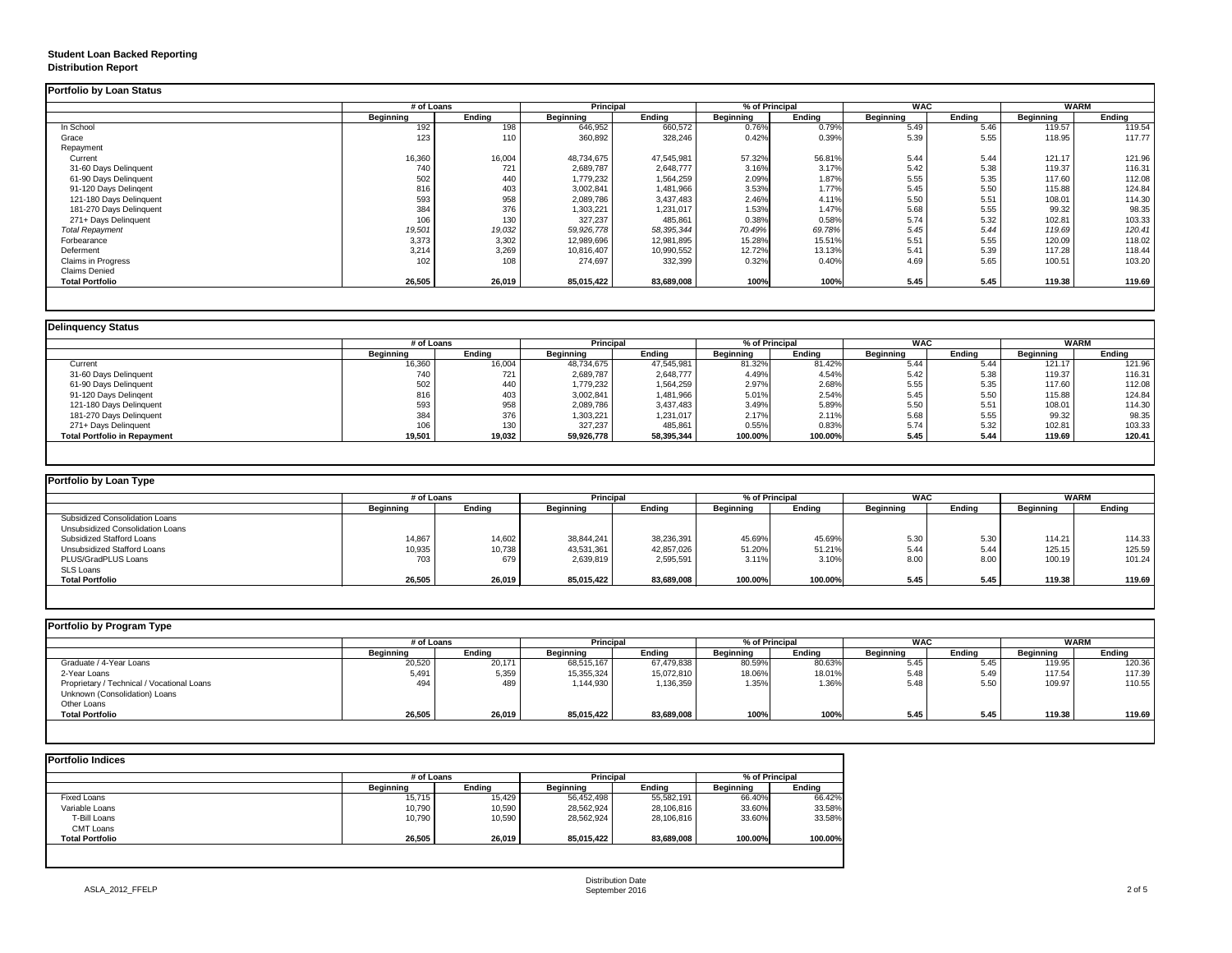**Collection Activity**

| <b>Collection Account</b>                                                                    | as of 8/31/2016 |
|----------------------------------------------------------------------------------------------|-----------------|
| Beginning Balance - August 1, 2016                                                           | 1,473,294       |
| <b>Collection Amount Received</b>                                                            | 1,838,716       |
| Recoveries                                                                                   |                 |
| Reserve Account                                                                              |                 |
| <b>Excess of Required Reserve Account</b>                                                    |                 |
| Interest on Investment Earnings                                                              | 865             |
| Capitalized Interest Account (after a stepdown or release date)                              |                 |
| <b>Payments from Guarantor</b>                                                               |                 |
| Transfer from 2010 Collection Fund for correction of error                                   |                 |
| <b>Required Repurchases</b>                                                                  | (71, 388)       |
| Special Allowance Payable to Department of Education                                         | (346, 543)      |
| <b>Consolidated Rebate Fees</b>                                                              |                 |
| <b>Rating Agency Surveillance Fees</b>                                                       |                 |
| Principal payments, interest payments, administration fees, servicing fees, and trustee fees | (1,472,461)     |
| Other Amounts Received in Collection                                                         |                 |
| <b>Total Available Funds</b>                                                                 | 1,422,483       |

**Distribution Date** September 26, 2016 **Collection Period** August 1, 2016, through August 31, 2016

| <b>Fees Due for Current Period</b>                                                                              | as of 8/31/2016           |
|-----------------------------------------------------------------------------------------------------------------|---------------------------|
| <b>Indenture Trustee Fees</b><br><b>Servicing Fees</b><br><b>Administration Fees</b><br>Late Fees<br>Other Fees | 833.33<br>48,819<br>6,974 |
| <b>Total Fees</b>                                                                                               | 56,626.33                 |

| <b>Cumulative Default Rate</b>                                                                       | as of 8/31/2016 |
|------------------------------------------------------------------------------------------------------|-----------------|
| Current Period Defaults (\$)                                                                         | 459,623.25      |
| Cumulative Defaults (\$)                                                                             | 30,675,564.19   |
| Cumulative Default (% of original pool balance)                                                      | 19.11%          |
| Cumulative Default (% of cumulative entered repayment balance) <sup>a</sup>                          | 37.09%          |
| Current Period Payments (Recoveries) from Guarantor (\$)                                             | 250,362.04      |
| Current Period Borrower Recoveries (\$)                                                              | n/a             |
| Cumulative Recoveries (\$) <sup>b</sup>                                                              | 29,034,835.56   |
| Cumulative Recovery Rate (%)                                                                         | 94.65%          |
| Cumulative Net Loss Rate (%)                                                                         | 1.02%           |
| Servicer Reject Rate (FFELP) (%)                                                                     |                 |
| Cumulative Servicer Reject Rate (FFELP) (%)                                                          |                 |
| Repayment balance includes all repayment loans with the exception of balances in claim status<br>la) |                 |
| Cumulative Recoveries includes 97% of claims in progress balances<br> b)                             |                 |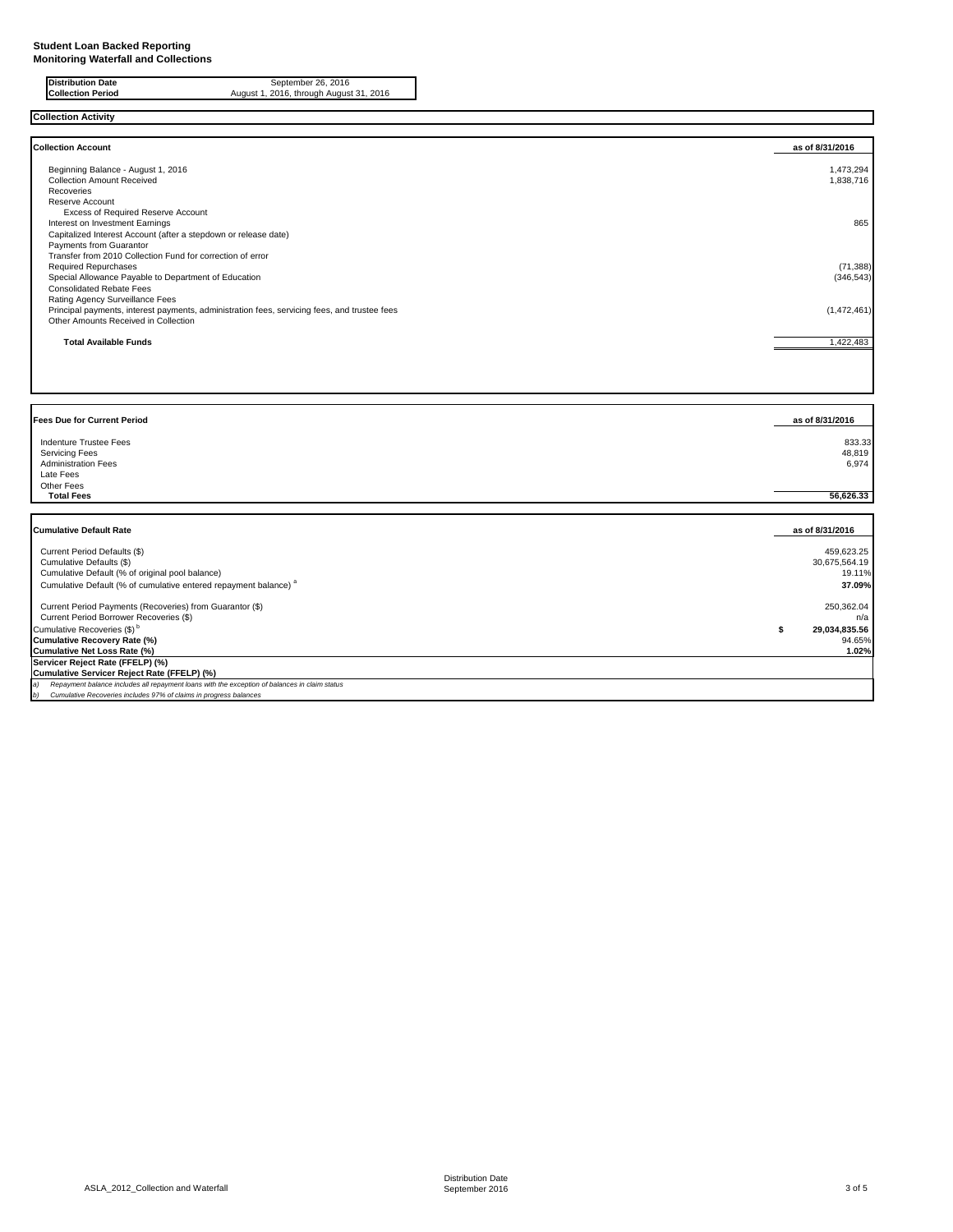## **Student Loan Backed Reporting Monitoring Waterfall and Collections**

# **Waterfall Activity**

| <b>Waterfall for Distribution</b>                                                 | <b>Amount Due</b> | <b>Amount Remaining</b> |
|-----------------------------------------------------------------------------------|-------------------|-------------------------|
| <b>Total Available Funds</b>                                                      |                   | 1,422,483               |
| First: Payments required under any Joint Sharing Agreement                        |                   |                         |
| <b>Second: Trustee Fees</b>                                                       | 833.33            | 1,421,649               |
| Third: Servicing Fees and Backup Servicing Fees                                   | 48,819            | 1,372,830               |
| <b>Fourth: Administration Fees</b>                                                | 6,974             | 1,365,856               |
| Fifth: Noteholder Interest                                                        | 68,085.65         | 1,297,770.63            |
| Sixth: Reinstate the balance of the Reserve Fund up to the Specified Fund Balance |                   |                         |
| Seventh: Noteholder Principal, until paid in full                                 | 1,297,771.02      | (0)                     |
|                                                                                   |                   |                         |

| <b>Principal and Interest Distributions</b> | Class A-1    |
|---------------------------------------------|--------------|
|                                             |              |
| Monthly Interest Due                        | 68,085.65    |
| Monthly Interest Paid                       | 68,085.65    |
| <b>Interest Shortfall</b>                   |              |
| Interest Carryover Due                      |              |
| Interest Carryover Paid                     |              |
| Interest Carryover                          |              |
| Monthly Principal Distribution Amount       | 1,297,771.02 |
| Monthly Principal Paid                      | 1,297,771.02 |
| Shortfall                                   |              |
| <b>Total Distribution Amount</b>            | 1,365,856.67 |
|                                             |              |